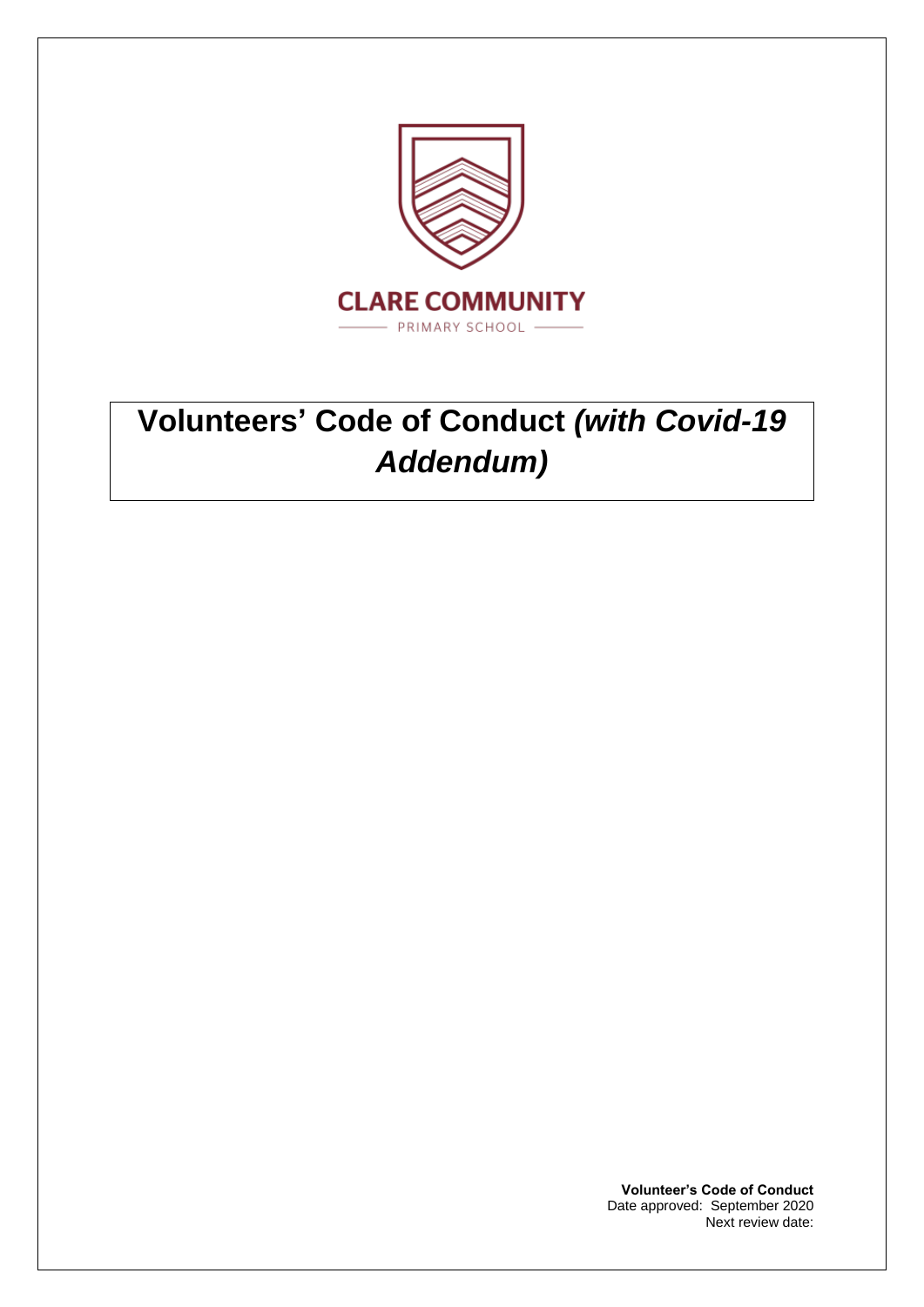## **Volunteers' Code of Conduct**

Thank you for volunteering to assist at our school. We value the contribution you can make to our pupils' learning.

This Code of Conduct sets out the guidelines that we expect all our volunteers to follow. Please read through them carefully before signing at the end to say you understand and agree to abide by the Code, then return the signed copy to the school office for our records, whilst keeping the electronic version. Volunteers who feel they cannot fully abide by the guidelines within this Code should withdraw their offer of help.

## **Your main contacts in the school are:**

- The Headteacher/ Deputy Headteacher;
- The class teacher.

## **Activities that volunteers are engaged in might include:**

- School visits / trips.
- Activities during lessons.
- Working with individual children.
- Reading with pupils.
- Assisting practically during events in the school e.g. assemblies/school plays.

#### **Statutory guidance on the recruitment of a volunteer**

- The school will follow the DfE statutory guidance, 'Safeguarding children and safer recruitment', which states that if a school seeking volunteers has little or no recent knowledge of the individual, it should adopt the same recruitment measures as it would for paid staff.
- In circumstances where a school approaches a parent volunteer who is well known to the school, a streamlined procedure can be adopted: background checks, references, conducting an informal interview to gauge the person's ability and aptitude, and undertaking a List 99 and a Disclosure and Barring Service (DBS) check.
- If the volunteer's role is a one-off, such as accompanying teachers and pupils on a day trip, or a school fete or concert, measures are not required, as long as the person is not left alone in charge of children.
- If the volunteer is recruited by another organisation to work in a school, for instance, sports coaches from a local club, the school should receive assurance from the organisation that the person has been properly vetted.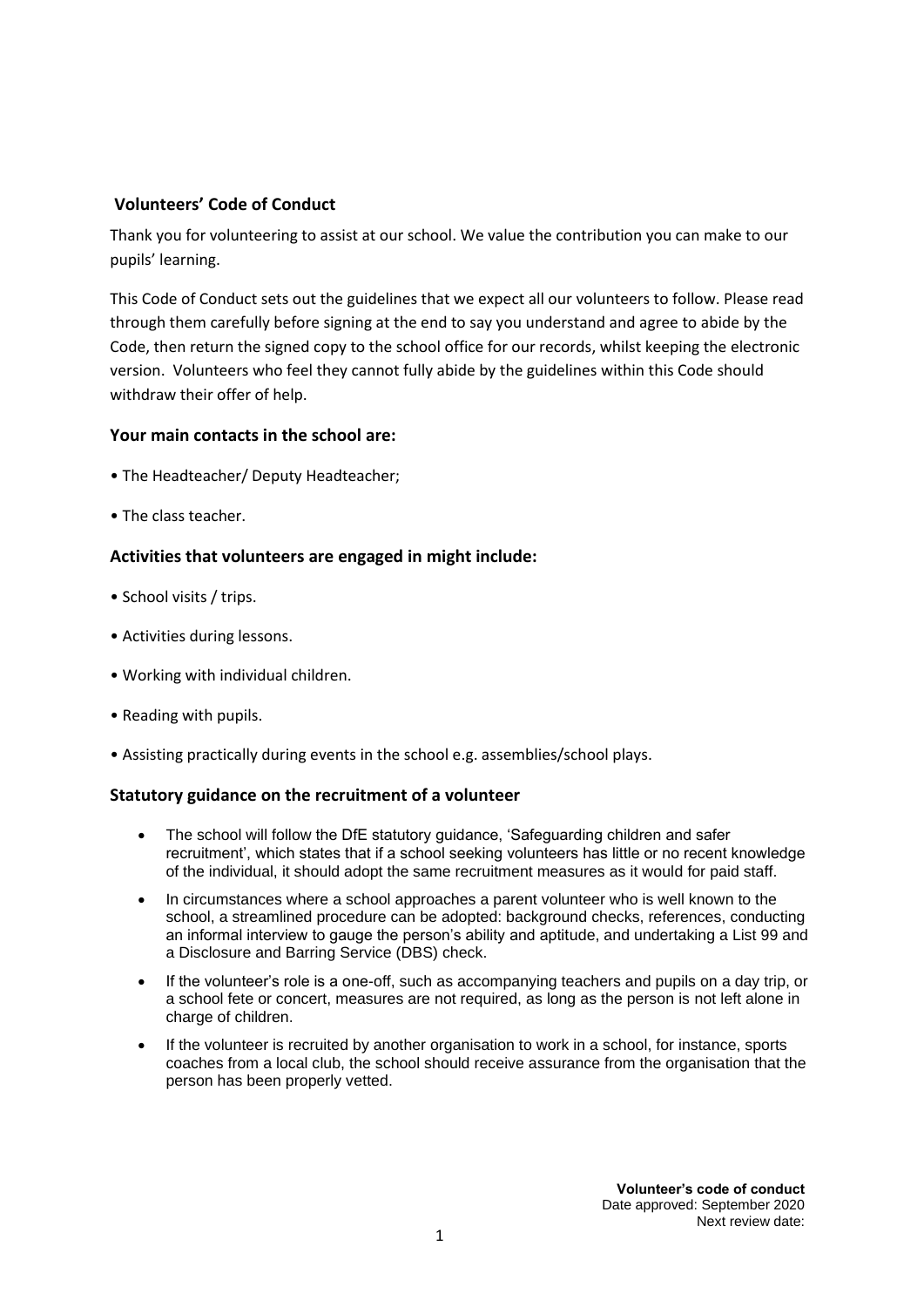# **Safeguarding children and child protection**

Depending on the extent of the volunteering role as stated above, volunteers may be asked to fill out a DBS and declaration form. This is standard practice for anyone in regular contact and / or in a position of trust with children. Any criminal convictions must be declared.

In September 2012, the Independent Safeguarding Authority (ISA) and Criminal Records Bureau (CRB) merged functions to create a new Disclosure and Barring Service. The law requires any persons who will come into unsupervised regular contact with children in any of the following capacities to undertake a DBS check:

- Teach;
- Train;
- Instruct:
- Care for or supervise children;
- Provide advice / guidance on well-being;
- Drive a vehicle only for children;
- Personal care for a child;
- Child-minding / foster care.

The minimum age at which someone can be asked to apply for the DBS check is 16 years old. Volunteers will no longer be subject to a statutory DBS check as they are no longer in regulated activity. Regulated activity is where a person provides unsupervised activity more than 4 times in a 30 day period.

## **1. Supervision**

Please sign in and out of the building at the office.

Please ensure that you are wearing a Volunteer badge at all times, regardless of how wellknown you are to pupils.

You should be supervised by a member of staff at all times when working with pupils unless you have obtained a valid enhanced DBS (Disclosure and Barring Service) check. Never work alone in a room with one pupil.

You should follow the guidance and instructions given by members of staff about your role in the activity that you are helping with.

Parents of pupils may be asked to volunteer in a class other than that attended by their child. If, however, a parent assists in their child's class and a conflict of interest arises, e.g. giving undue attention and support to your own child, or using the time to discuss your child's progress with the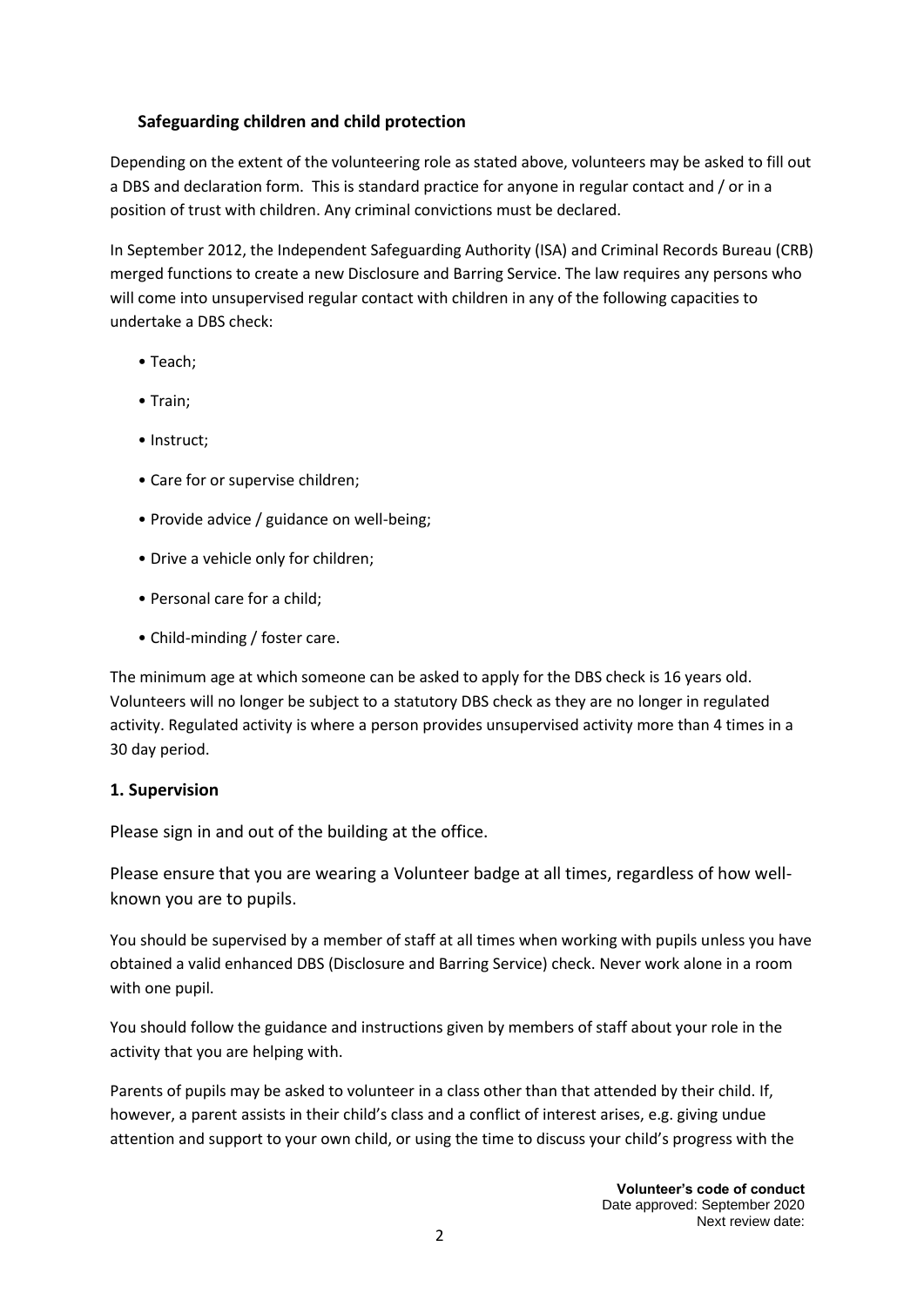class teacher, then the class teacher and/or the Headteacher may ask the parent to reconsider their offer of help.

# **Professional Relationships**

At all times you should maintain a 'professional' relationship with all pupils and staff. This will minimise the risk of any allegations of inappropriate behaviour.

Even if you know some of the pupils very well you should limit physical contact with pupils, ensuring physical contact is only ever in response to their needs at the time, of limited duration and appropriate to their age, stage of development, gender and ethnicity.

Occasionally, a child or young person may develop an unusually strong attachment with an adult who works with them. An adult who becomes aware that a pupil is developing an infatuation should discuss this at the earliest opportunity with the class teacher or Designated Safeguarding Lead/s (Mrs Loader and Mrs Brown) so appropriate action can be taken to deal with the situation sensitively and appropriately to maintain the dignity and safety of all concerned.

Volunteers should use the staff toilet, never the pupils' toilets. On educational visits and outings, when public toilets or changing areas may need to be used, you should exercise caution and avoid placing yourself in a position where your actions might be open to criticism or misinterpretation. Male volunteers should use a cubicle in public toilets.

If a pupil tells you something or you see something that concerns, either in class or on the playground, this should be reported to the class teacher immediately, and you will be advised as to what course of action to take. Alternately, if that is not possible, this should be reported to:

## **Mrs Rebecca Loader (Designated Safeguarding Lead), or in her absence**

## **Mrs Stranger (Alternate Designated Safeguarding Lead).**

Remember that you must not try to investigate the matter any further yourself, for example by asking the pupil questions, and that you should never promise to keep any disclosure by a pupil a secret.

Behaviour management of the children is the responsibility of members of school staff (Headteacher, teachers, teaching assistants and MDSA's) and should not involve volunteer helpers. If you are working with pupils who are misbehaving, please refer this to the class teacher as soon as possible. Never try to reprimand or allocate consequences yourself.

You should act appropriately towards all pupils, parents, carers, staff and other volunteers, whatever their socio-economic background, age, gender, sexual orientation, disability, race, religion or belief. If you witness or experience bullying, harassment or discrimination, no matter who is the victim or perpetrator, you should raise this with the Headteacher or Deputy Headteacher.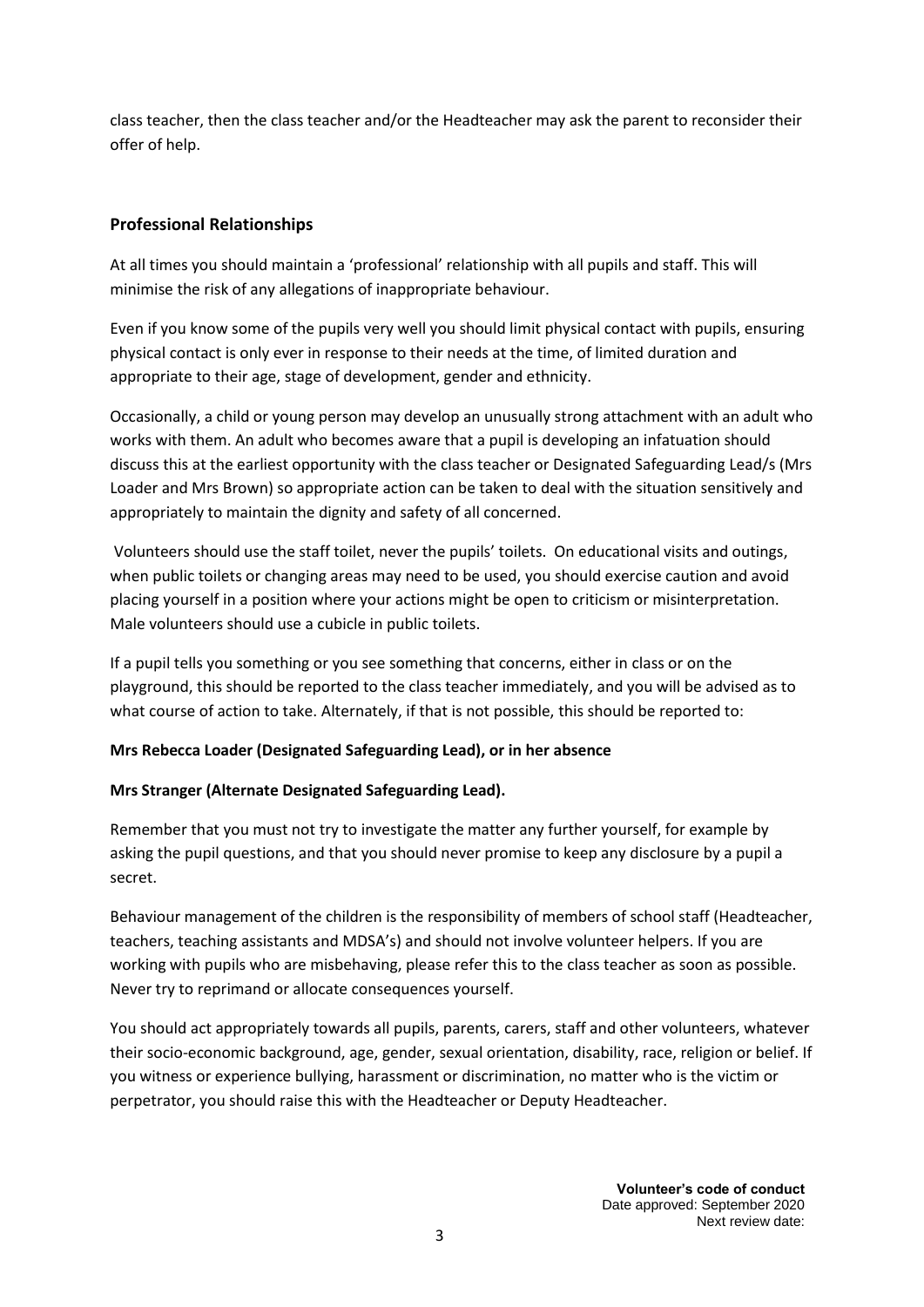If you have any concerns about following this guidance or are aware of any incidents that occur that may be misconstrued or give rise to concern, please talk to Mrs Loader (The Designated Safeguarding Lead).

# **Setting an example**

All volunteer helpers at our school should be positive role models to the children, so we expect you to:

- Dress appropriately for the school setting and the tasks and role you will undertake.
- Talk politely and calmly to all pupils. Avoid sarcasm, demeaning or insensitive comments.
- Never use inappropriate, offensive or abusive language whilst on the school premises, even in the staffroom.
- Never smoke in the school building or grounds as it is strictly prohibited to do so.
- Offer encouragement and praise to the children, both verbally and in written comments, e.g. a comment in their reading record. Never show favouritism to a particular child or group of children nor give rewards which are outside the school's agreed policy.
- Promote and follow the classroom rules.
- Never discuss subjects that are inappropriate for the age of the pupils to participate in, or listen to, including references of a sexual nature or 'gossip'/ sharing of information about staff, parents or pupils.
- Never be under the influence of drugs or alcohol when assisting as a volunteer.

## **Use of mobile phones, cameras and computers**

Use of personal IT devices and mobile phones is prohibited, except under exceptional circumstances where the prior agreement of the Headteacher has been obtained. If you need to use your mobile phone in an emergency whilst on the school premises, please go to the school office. Using the video or camera features of your mobile phone whilst on the school premises is strictly prohibited.

The school's ICT equipment and mobile phones may only be used in accordance with the school's Acceptable Use of ICT and Mobile Phones Policy and should normally be used for school purposes only.

The school's photographic and video equipment may only be used by volunteers with the prior approval of the Headteacher.

#### **Internet use and social networking**

Volunteers are expected to behave in an ethical and lawful manner with regard to the use of the internet and emails.

Care and attention should be taken while using social networking sites. Use of these sites should not involve communication regarding your employment at this school or any activities which may bring the school into disrepute and / or may cause us to question your suitability to work with children.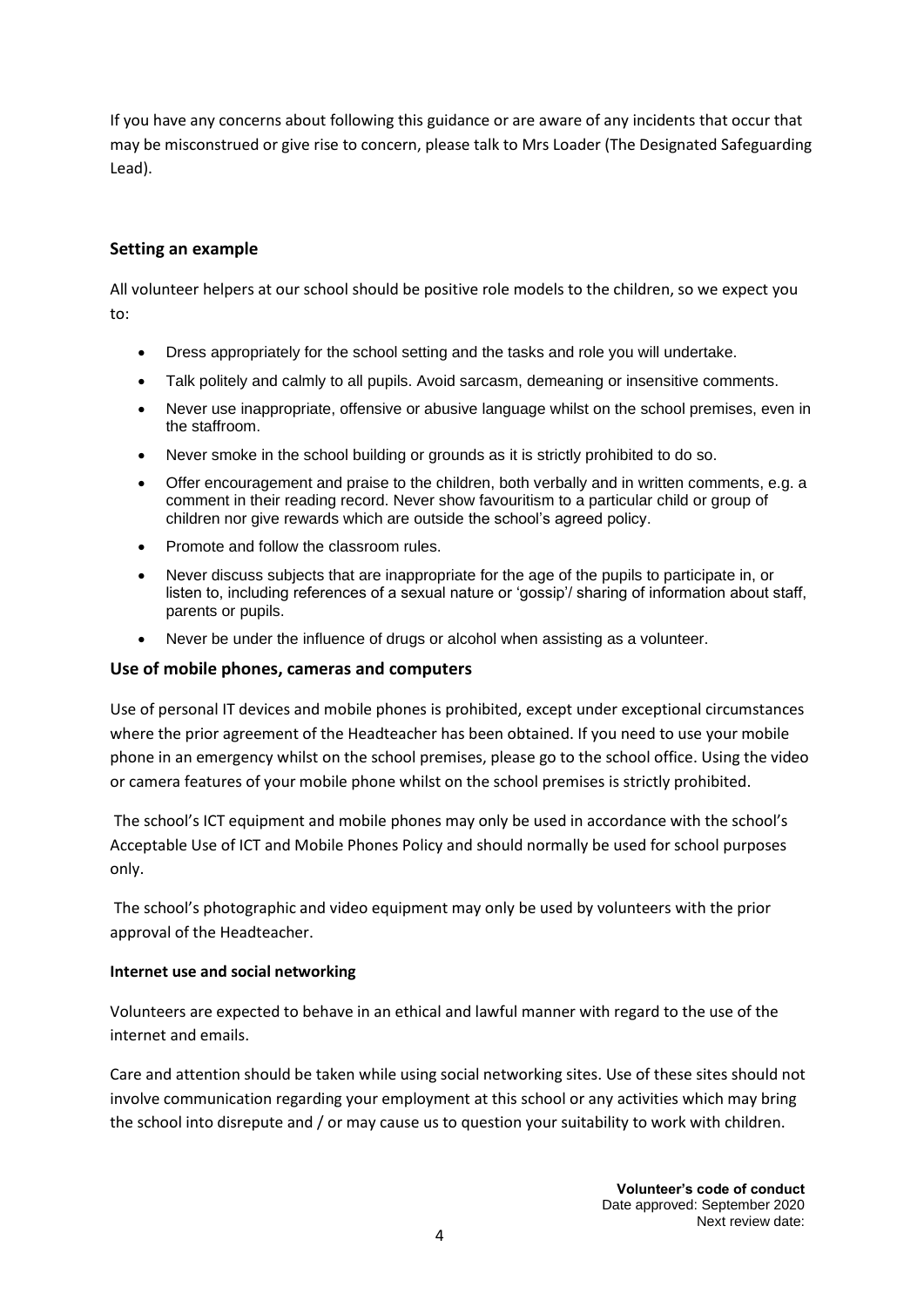Volunteers must not attempt to contact pupils via social media or email, or make arrangements to meet outside of school.

# **Gifts and rewards**

Personal gifts must not be given to pupils, neither should you give pupils any rewards not covered by school policy nor accept gifts from pupils (other than small tokens at Christmas or as a 'thank you') without first seeking permission in writing from the Headteacher.

# **Transporting pupils**

It is inappropriate for adults to offer lifts to a child or young person outside their normal duties, unless this has been brought to the attention of the Headteacher and has been agreed with the parents/carers.

## **Safety procedures**

Volunteers should familiarise themselves with the fire safety procedures and evacuation routes that are clearly displayed in each classroom. In the event of the alarm sounding, all volunteers should leave via the nearest available fire exit leading out of the back of the school building and should not try to recover personal belongings or search for pupils. Our main fire assembly point is at the far end of the playground. If you have any questions about the fire safety arrangements, then please speak to the Headteacher.

Exercise reasonable care for the safety and welfare of yourself, pupils, members of staff or others on the school premises at all times, and inform the administrative staff if you observe anything which you think could present a health and safety hazard.

# **Educational Trips and outings**

Volunteers who are accompanying pupils on educational trips or outings must be approved by the school and be subject to the normal checks and arrangements as outlined in the school's Educational Visits policy. Volunteers who are working with children on a school trip overnight between the hours of 2am and 6am, who may have face-to-face contact with a child, must have a valid DBS check.

Volunteers should take particular care when supervising children and young people on trips and outings, where the setting may be less formal than the school environment. Adults remain in a position of trust and need to ensure that their behaviour remains professional at all times and stays within clearly defined professional boundaries.

## **Medical issues**

The class teacher you are supporting should inform you of any pupils who have severe medical needs, so that you are aware of any symptoms to look out for. All medical information about pupils is strictly confidential and therefore only very limited information will be provided.

If a pupil requires medical attention inform a member of staff immediately. They will get a qualified first aider to attend to the pupil. Volunteers should not administer first aid except in an emergency.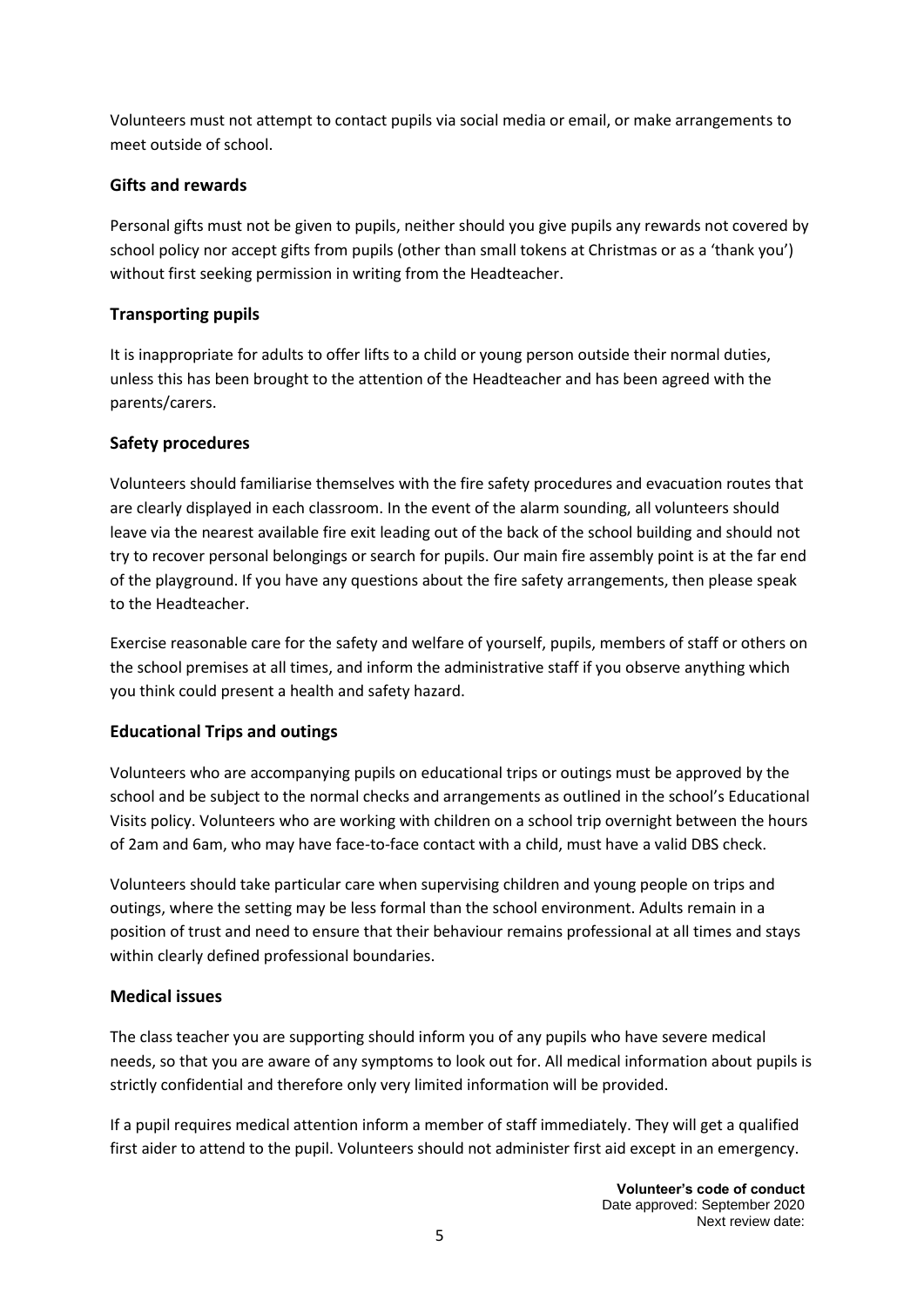# **If you are unable to attend**

If you are due to help in the school, but are unable to do so because of illness or personal circumstances, please inform the school by ringing 01787 277423 as soon as possible. Please use the answer phone messaging system if no one is available to take your call. This will help our teachers adjust their lesson plans if they know your support is unavailable.

# **Confidentiality**

All information you may hear or see about a pupil is of a confidential nature. You should not discuss any pupil outside of school that you have been working with directly or indirectly. This includes speaking to other parents about their child or other pupils, speaking to family and friends and posting messages online about your experiences in our school, e.g. on Facebook or via email. If other parents approach you for information, always explain that you are not allowed to discuss school matters with them and ask them to speak with the class teacher or Headteacher if they require further information.

## **Breaches to this Code**

If the Headteacher [or other designated person] believes that any of the above guidance and expectations has been breached, then it is at their discretion to decide either to give a warning to the volunteer concerned or to instruct the individual to cease attending the school as a volunteer.

We want all the people who work within our school to maintain the high standards of personal conduct outlined in these guidelines whilst they are on our school site. If the Headteacher is concerned that events in your private life may affect the reputation of the school and/or impact on the effectiveness and safety of those who work and attend our school, they will instruct you to cease your support as a volunteer.

## **Covid-19 Addendum**

You are reminded that you should not, under any circumstances be attending our establishment if you are displaying any of the recognised symptoms of the above, if anyone in your household has been tested positive for the above, or someone in your household is awaiting test results for the above.

Please sanitise or wash hands thoroughly with soap and water on entry and exit to the building or at the beginning of a new session.

In the school building, you should practise social distancing at all times. When assisting with reading, ensure that you are sitting alongside the child at a distance of approximately 2m.

If you are concerned that a child is displayed symptoms of Covid-19, please inform a member of staff immediately.

| Ratified by Governing Body |  |
|----------------------------|--|
|                            |  |

**Volunteer's code of conduct** Date approved: September 2020 Next review date: